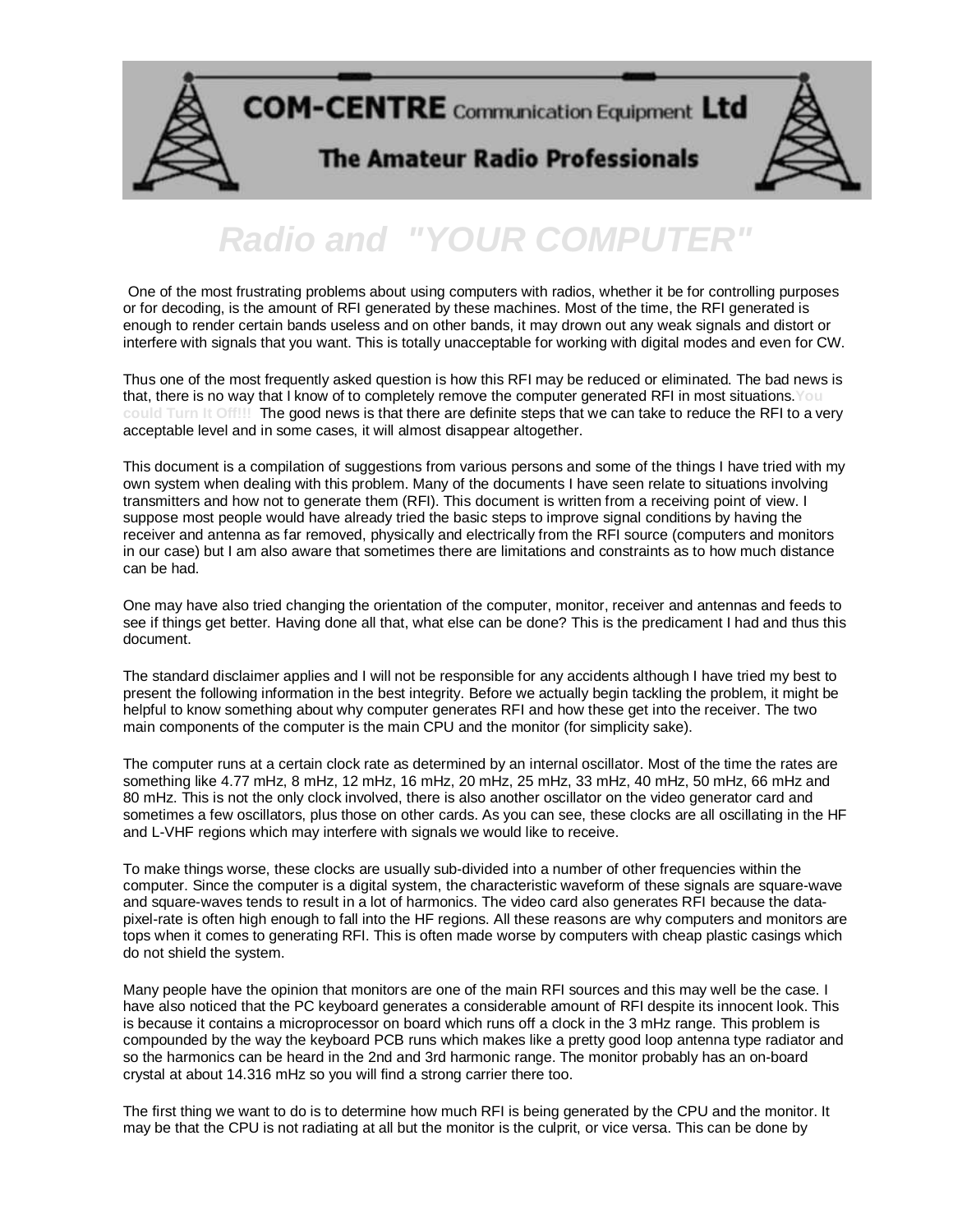switching off the monitor and leaving the CPU on just to see how much RFI is getting into the radio. The following is a suggested procedure:

1.Do a quick sweep across the bands to find out where the RFI is the strongest. This is helpful because if we can reduce the RFI here, there should normally be a corresponding decrease of RFI everywhere else but not necessarily so.

2.Disconnect the mouse, serial cables and printer cables, keyboard, video cable, video power. If you can, run the receiver on batteries for this part. Now turn on the computer and see if the RFI is increased by any appreciable amount.

3.Now, connect the keyboard (with the CPU on), then the mouse, then the serial cable, the parallel cable, the video cable, monitor power cable (don't turn on yet). As you reconnect these, note the increase of RFI if any. You should now have some idea as to which is the main contributor of RFI. If you should have the good fortune that none of these result in any appreciable increase of RFI then you're in luck.

 4.Turn on the monitor and note the increase in RFI. Run both text and graphics modes to see if the RFI is affected.

5.Reconnect the radio to the power supply and again note the RFI increase if any.

6.Disconnect the radio from any antenna, both external and internal, and note if the RFI goes away. Note that on some radios, when you unplug the external antenna connection, the internal antenna is automatically activated. To prevent this, plug in a dummy plug to the antenna socket. By now you should have a pretty good idea of which components are contributing to RFI. Keep these notes, while we move on to another point, RFI paths.

In the event that this does not work you will need to investigate for cabinet radiation from the monitor and computer. Make a loop from some RG58 coax by stripping back the shield a few inches and making a couple of turns about an 1-2 inches in diameter. Solder the center lead towhere you stripped back the shield. Plug this loop into your receiver and use it to probe the computer setup. A faulty computer cabinet can be easily closed up with finger stock, braid, or other conductive materials. Shielding a monitor cabinet is a lot more difficult and could cause safety problems (high voltage) or overheating.

If you find the above method too troublesome, just get hold of a battery operated portable AM/SW receiver with an internal ferrite rod antenna and start moving around, rotating the radio as you go. Often you can pinpoint the major RFI sources just by following the radio to the place where the strongest hum is found. Of course, the radio should be tuned to a section of the spectrum where the RFI can already be heard somewhat. Do this with the radio near the suspected equipment and fine-adjust from there. This will also give you an idea of what kind of RFI and on what frequency it is focused on.

 RFI gets into the receiver from the source through a number of paths. This can be through the power supply, through the "earth" point of the power supply, through direct radio emission, even through "shielding" which are not properly designed or used. There are a number of ways to deal with these situations.

 If your radio is still picking up RFI with no antenna connected then, the shielding in your receiver is poor. If the RFI increases as you reconnect the radio to the mains power supply or adaptor, then RFI is coming in through the power supply. If your radio is connected directly or indirectly to the computer through the serial port or some other interface, that too could be a path for RFI. You will know if this is a problem as you go through the steps above. If the RFI increases appreciably as you reconnect the external antenna, then the RFI may be coming from direct emission or is being picked up from the antenna feed.

Remember that in many cases, RFI is coming in from more than one path so it is important to check out all possibilities. On the other hand if one path is the overwhelming problem, you may want to deal only with that. Other basic measures are to keep cables and connections as short as possible. This will prevent these connections from becoming radiating elements for the RFI from the equipment. If possible, have your radio equipment connect to a different power circuit butwatch the earth so that no dangerous voltage-potentials are formed.

**Killing RFI and "Without "Turning it Off!**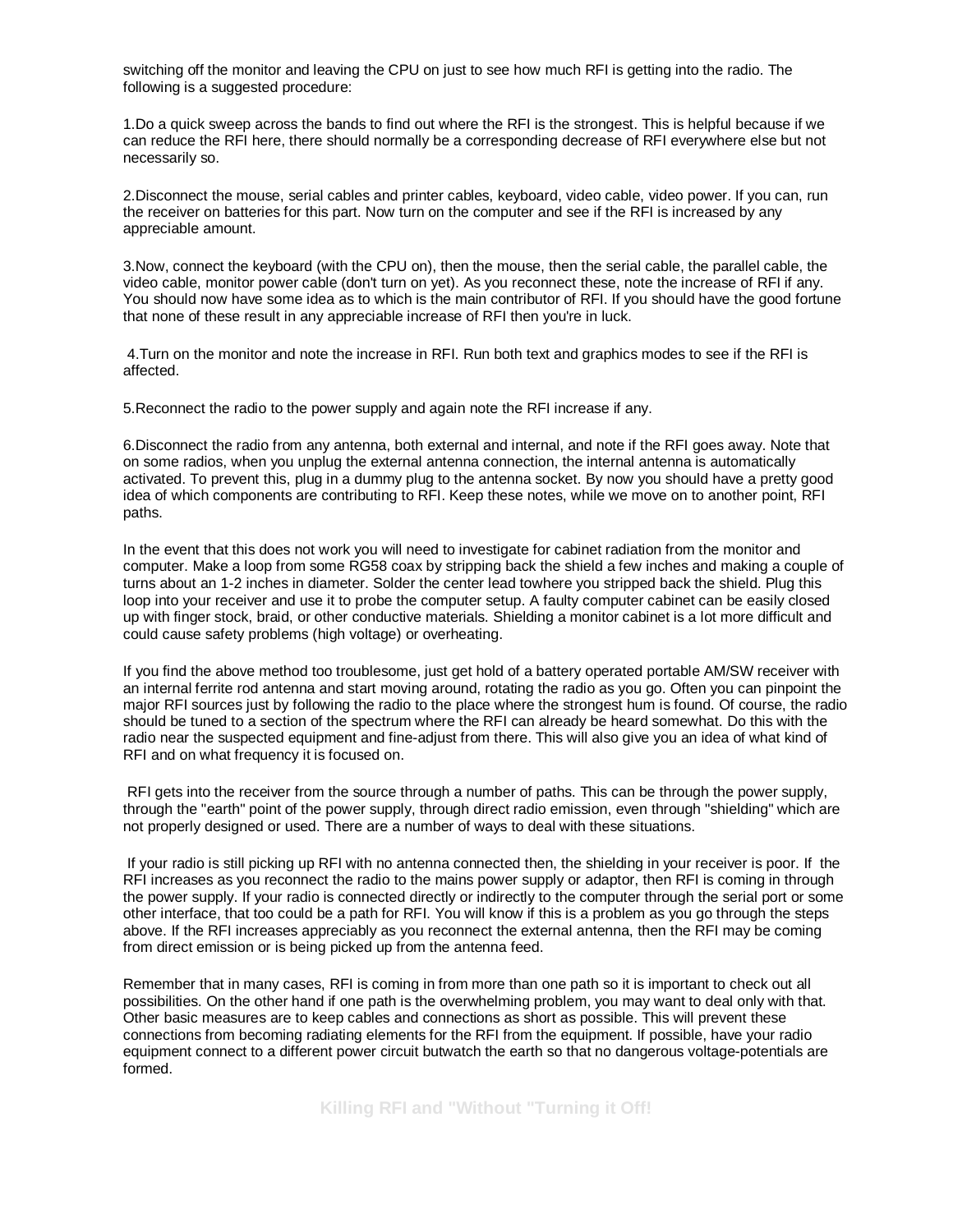As you can probably see, RFI is a combination of problems and not one problem. It can be classified into 3 categories:

Shielding problems

Filtering problems

Design problems

These are not definitive categories but are used for simplicity. In many cases, poor shielding is a prime suspect. So we will deal with this first. Now to get on with the real action.

When we talk about shielding, there are 4 things to consider:

The radio itself

The monitor

The CPU

The antenna/feed combination

Poor shielding can be an inherent problem to some designs but can also be due to dirty connectors and old parts. Go through the equipment to make sure that all the connection points are secure, this is especially in connection to the antenna shielding, radio power supply, CPU casing, cabling. Make sure that the wires are not old and all the connections are clean, no oxides on surfaces. The presence of oxides makes for poor conduction and in some cases it results in rectification of signals which can then lead to a host of other problems.

If the problem is a design one, such as poor shielding in a radio as determined previously, or poor monitor or CPU shielding, then we need to provide an adequate shield. This can normally be done using tin/aluminum foils or conductive spray. The basic idea is that we must line the casing of the equipment to be shielded with a barrier to RFI. I personally cured a major RFI problem with my own PC General Monitor by Lining the inside with Tin Foil, being extra careful to ensure it is stuck down secure and that slits are cut where the Air Circulates.

It must be done carefully because since the shielding is conductive, it is possible to accidentally short circuit something and fry your radio or whatever it is you are trying to shield. The spray is probably the easiest to use but also quite expensive. My feeling is that metal foil probably provides better shielding but is harder to apply. The conductive spray or paint has a lower conductivity but spreads more evenly and gets into difficult to reach locations more readily. PVA Glue works fine.

What you need to do is to carefully remove the plastic casing of the radio or monitor, paying attention to cabling and electrical contacts. Remember that opening the case will almost certainly invalidate the warranty on the equipment. Clean the insides of the case thoroughly and make sure that it is dry and free of dust or grease before applying the spray. You may need to apply several coatings to get better shielding.

Make sure that at some point in the casing, the applied shielding comes into contact with ground. Remember that in monitors, chassis is not always connected to ground so check this out first. For the shielding to be effective, you need to provide as complete a "wrap" as possible but remember not to spray onto switches or anything that might cause a short circuit. Also prevent blocking up ventilation holes.

You may at this point wonder about the screen itself. Well in most color monitors, the mask inside the monitor acts as a shield of sorts. Wait for the coat of paint or spray to dry before replacing the cover. Try to ensure good grounding for the shield and avoid scratching off the paint. If arcing should occur, use some insulating tape over the area.

In the event that you cannot find either paint, spray or suitable foil, conductive tape will do also. Remember, the conductive screening must NOT touch the components. Pay attention as there is always shock hazard when messing with monitors. Don't do this yourself unless you know exactly what you aredoing. :) Stay alive.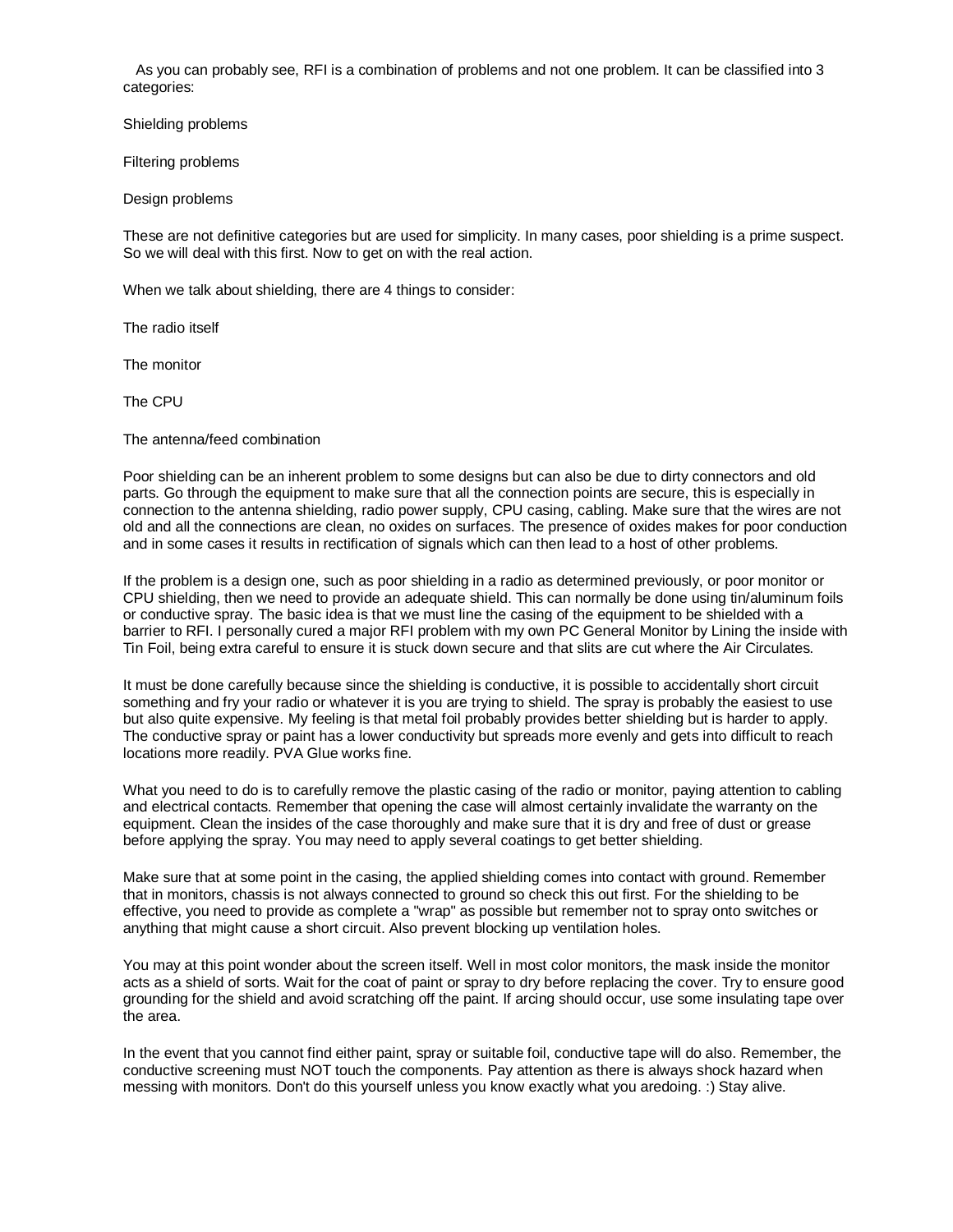If the monitor is the culprit, there are conductive sprays you can use on the inside of the plastic cabinet to reduce the hash. You have to strip the monitor and spray the cabinet. Usually you want to spray inside for appearance sake. When you put it back together, watch out that the HV section has adequate clearance with the now conductive case. If it doesn't, glue some fish paper in the proper spots to prevent arc overs.

Unless the monitor is a "hot chassis" design, bond the conductive coating to the chassis, and bring a bond wire out from the chassis to station ground. If the monitor is color, the shadow mask in the tube will form an adequate shield, but if it's mono, then you may need to put fine copper screening over the face of the tube. Spray paint it flat black and it'll double as an anti-reflection screen.

If the cable is radiating, first make sure you're using a shielded cable, then use some snap-on ferrite chokes on the cable. These chokes are good things to put on \*every\* external cable.

If the PC is the culprit, scrape paint so that the case halves can bond properly, and add extra screws so that every seam has a screw at least every two inches of its length. That's what it takes to get a good Faraday cage. Any openings in the case should be covered with copper screen wire. The floppy drive opening is a problem because you need access. The best way to handle this is to shield the entire drive bay from the inside and accept the hash when the drive is in use. Bring a bond wire from the case to station ground. Of course it always helps to have the radio's antenna as far from the PC as possible, and brought back to the radio via a well shielded coax. The radio chassis should be bonded to the station ground.

If you're using a HT (Handheld) then you may have to locate the radio and TNC far from the PC via a long RS232 cable. Note that the TNC can also be a source of noise. In some cases it's better to leave the TNC next to the computer and remote locate the radio with long audio and control cabling. The TNC should be treated the same way as the PC. Sand off the paint and add bonding screws. If it's plastic cased, either use the conductive spray, or put it in a metal box.

If you are using the spray, make sure to apply an even layer and you may want to repeat the process a few times to get a better screen. Do not waste excessive spray on one spot but make sure that the coat does not have "thin" spots. The same method be applied to the CPU casing or to the keyboard casing. The effectiveness of such a method on the keyboard is debatable however, seeing that it is difficult to build a proper Faraday's cage around the offending circuitry. Care must also be taken seeing the tight enclosure of most keyboards.

Shielding of cables is also important. Try to make sure that the video cable has a good shielding/screening. The same applies to serial and parallel cables and, of course, the antenna feed should be well shielded. For antenna feeds, avoid TV 75 ohm coaxes as these normally do not provide sufficient screening. Try RG-58-C/U (which I think has better screening than RG-58-A/U) or some other high-screening type cables like RG-8 and the like. Well-screened antenna feeds go a long way to remove RFI.

I have been told that the equipment should all be connected to a firm ground via heavy gauge wire or braid. This is probably true and if you can, why not. Where cables terminate, use good and appropriate connectors such as PL-259 or something similar. In all cases, provide the screening with a good ground. A well screened antenna feed may eliminate up to 80% of the RFI in some case, or more.

If you are listening on VHF and UHF however, the length of the feed may need to be weighed against signal losses inthe feed itself. Feeds such as the 9913 have lower losses but are quite expensive. Use them if you can however. Personally I still find the RG-58 to be the easiest to work with. Sometimes, in some CPU units, there may be some parts which are difficult to shield, such as the disk-drive.

This is not too serious since the drive is not operative most of the time, but if you elect to try to screen that also, remember that the screen must all be well connected electrically. The same goes for the rest of the computer casing. If you can, use one with a proper metal casing on all sides. What we want is a Faraday Cage so see that the whole case is well grounded. Scrape off some paint at the screws so that there can be good electrical contact everywhere. Other exposed connectors and splitters (which are not recommendable) can also be letting in RFI so you may want to check out their screening as well.

## **Filtering Problems**

This represents the next major path for RFI. In some poor designs, RFI is not properly filtered out of the computer or monitor power supply and it thus leaks out into the mains, and from there into the radio power supply and finally into the RF section (or AF sometimes) of the receiver. This type of problem can normally be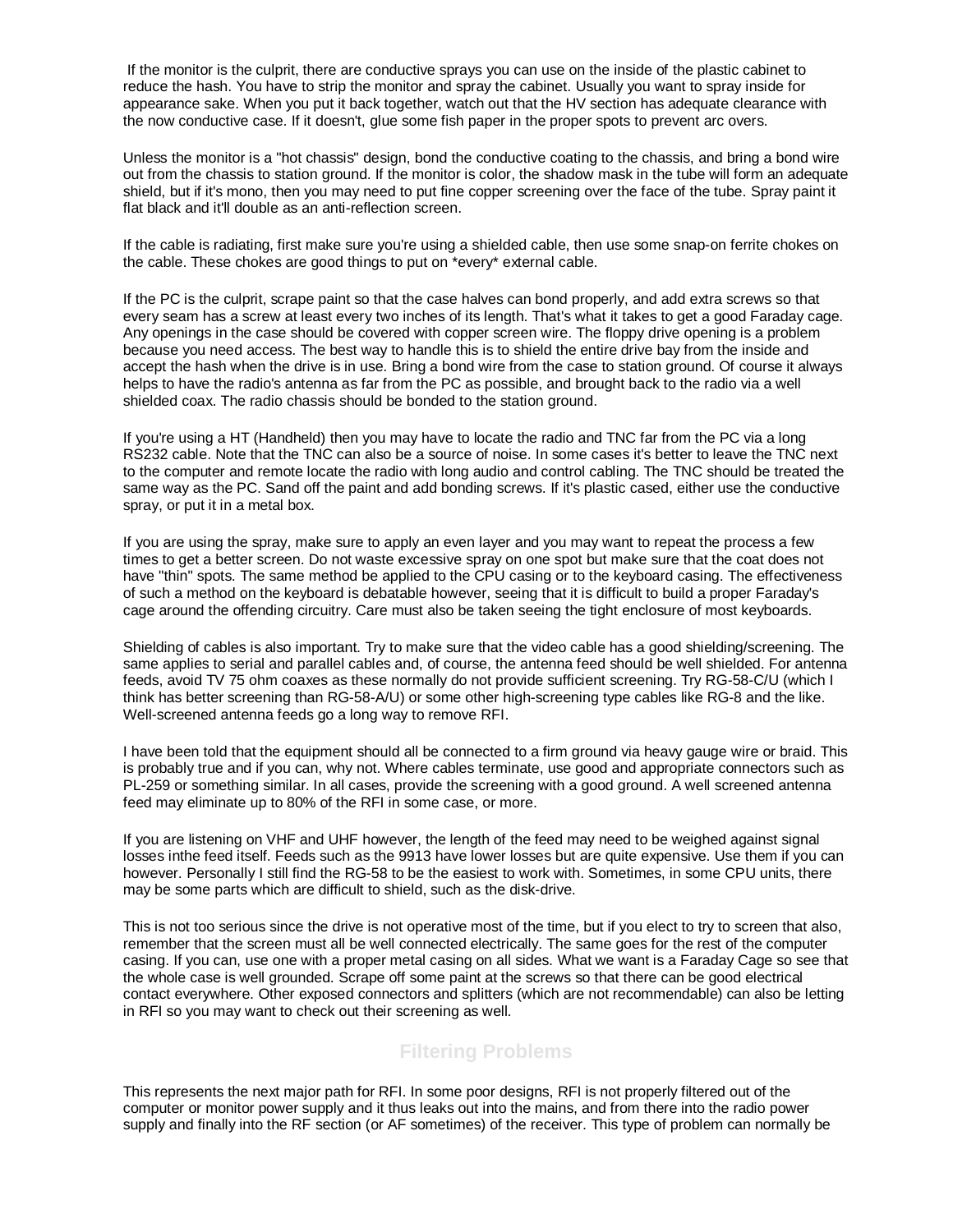improved by using a line filter for the equipment's power supply. Make sure that the line filter is rated for the power the cable is meant to carry or it may burn up. There is a kind of line filter which is essentially built as a socket which you need to replace the one on the power supply with. I am not sure how much improvement this kind of filter affords but if you elect to do this, do it with care!

Other than using line filters, you can also use ferrite beads and toroids on most any lines. Experiment around with a bunch of these things. You could also put a bunch of ferrite beads on the antenna feed line and this will act as a kind of balun as well as preventing RFI from traveling on the screening. There are many types of ferrite RF chokes, clip-on types and ready-made types, which can be used. The ARRL Handbook has a description of some of these devices. I have built myself a 4:1 balun (BAL-anced to UN-balanced) for my coax fed dipole and now I get very much less computer RFI and other noise from my antenna system due to the impedance matching and improved power transfer characteristics. Call me and I can send you the relevant info from the book.

Better selectivity is also a benefit of a good antenna system. Line filters and RFCs can do wonders so experiment with them at various strategic locations such as power supplies, some audio lines etc.

Other than that, RFI often comes through other data lines and control lines in parallel and serial ports as well as video ports. Besides using ferrite beads on these, you may want to connect small value capacitors between the lines to ground. For parallel and serial lines, use 0.01 uF capacitors (multi-layer, MKT if possible, others may work well too), and for video ports, connect 100pF capacitors from the RGB, H-Sync and V-Sync to ground. These may have some other effects on the lines so experiment with slightly higher or lower capacitor values.

If you are receiving on certain bands only, a band-pass, high-pass or low-pass filter may help if used on the receiver front-end. This, however, will not be effective for reducing in-band noise. A notch filter can be used on the antenna feed to notch out certain strong emissions such as the 14.316 mHz crystal oscillator on the video card or on the baud-rate generator. Note that all kinds of filters (barring active ones) incur losses to some degree and if your signal lands too near the unwanted emission then you cannot use the Notch since the wanted signal may also get filtered out. A high-Q notch is often preferred in this regard.

Concerning the use of clip-on filters (such as those sold by RF Parts in USA), -"clip-on choke" is a split ferrite bead in a plastic case, sold for RFI suppression from personal computers. The two halves of the bead fit around the cable; the plastic case has a hinge and a latch to hold the two halves together. You could get the same effect by slipping a ferrite bead onto the coax before attaching the connector. And infact are far more efficent than "Clip Ons".

This idea is similar to the ferrite bead baluns used in amateur radio. The idea is to increase the impedance to RF current flow on the outside of the coax shield - this ideally prevents the coax from becoming part of the antenna. I'm skeptical that one or a only a few of these beads would have much effect when placed on the coax lead-in. I think it would take quite a few beads to get enough inductance to help. It might be better to use the beads on the offending appliances. I'd recommend the method of grounding the coax shield at the antenna, and running the coax buried or along the surface of the ground. I think this will minimize pickup of local noise sources more effectively than a few ferrite beads at the receiver. Power line decoupling and filtering is essential for optimum performance.

The standard power supply of most PC's is a switching power-supply. Such systems, while power efficient, tend to generate spikes and unwanted harmonics due to the switching effect. Needless to say, if not handled properly, these spikes will get into the mains and from there into your radio. This is usually not severe because the design usually takes this into consideration already. What is more worrying is the CPU clock leaking into the mains through the power supply. Once again, the line filter is the way out.

Often, when only the audio from the receiver is required to go into the computer, you might want to consider some way of isolating the signal from direction connection to the computer. One simple way is by the use of 1:1 audio transformers. Personally I have found a slight improvement here but not to my satisfaction.

I also tried connecting the audio from the receiver to an adapted FM microphone and having another FM radio pick up the audio which goes into the computer. This seems a lot of hassle but may be a last resort or for people who really want distance between the radio and the computer. Other forms of isolation can be implemented using IR oroptics. These will provide excellent isolation as far as the audio line is concerned and no RFI worries from that path.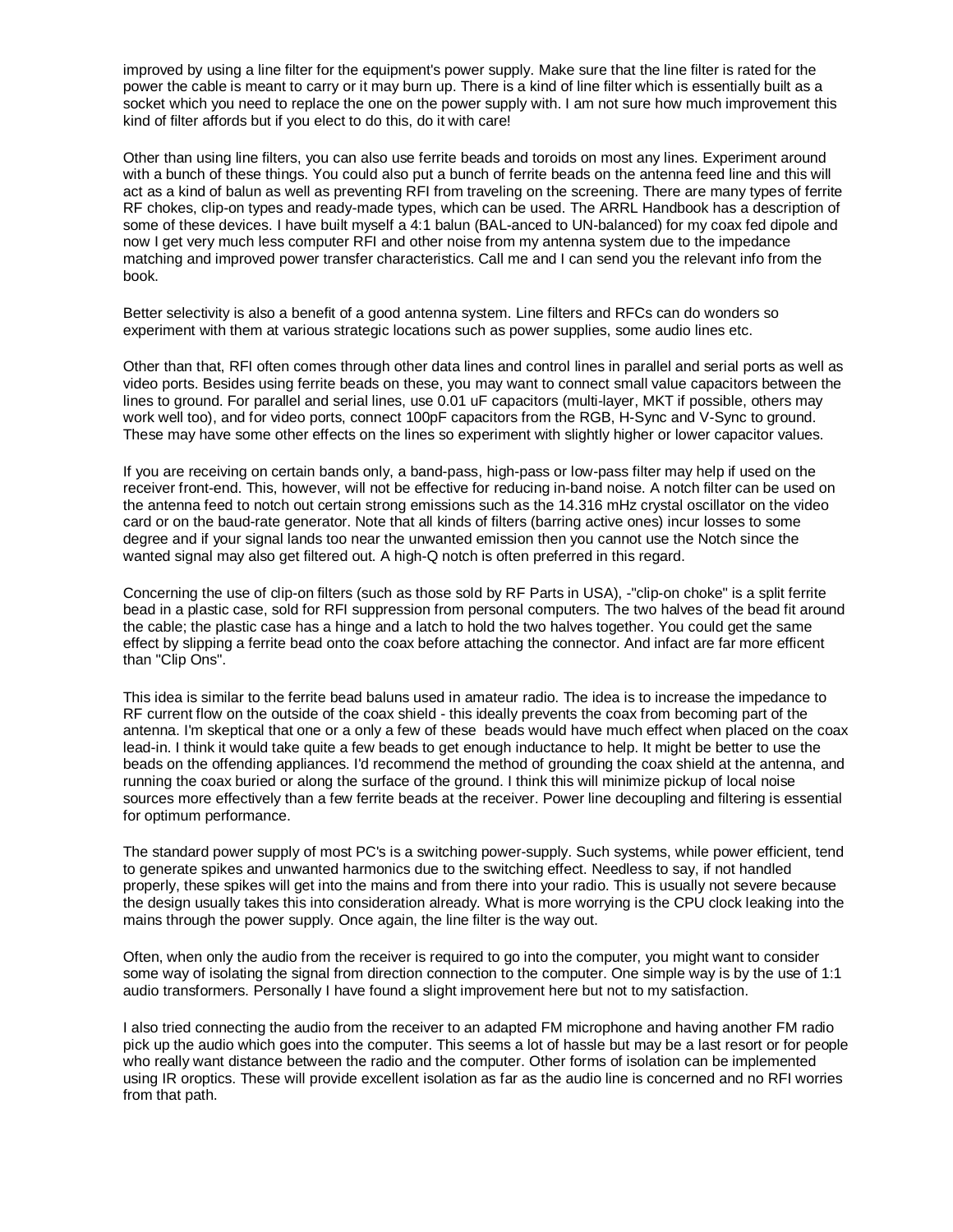RFI problems are sometimes compounded by poor antenna or receiver design. Antenna impedance mismatch, for example, can make things worse that it needs to be. As such, use of baluns and transmatches may help. Although the coax antenna feed is supposed to keep out RFI,a mismatched antenna and feed may result in the coax screening itself picking up RFI.

 So if you are using coax feed into a balanced dipole, try using a balun (Dimond BU50) at the feed point. The impedance matching ofthe antenna to the feed can also be handled by the balun. Baluns, being what they are, normally incur some signal loss but in a good balun, this is insignificant compared to losses in the feed itself.Besides, loss of signal strength is often made up for by improved S/N ratio.

 I have not confirmed this but some out of band RFI can be reduced by the use of antenna tuners which provide better selectivity. Such tuners can easily be made from any number of designs found in amateur circles because commercial ones tend to be rather expensive and come with S.W.R. meters and otherfancy things that the RXonly SWL does not need. In my case, a coax feeding into an off-center-fed-dipole, the balun did wonders to the S/N ratio and I actually say a signal strength improvement.

 This does not mean that the balun improves gain but the selectivity it provides may prevent the receiver AGC from kicking in and drowning out the weaker station thus resulting in a higher apparent signal strength.

 And, finally, finally, just as connecting a coax to a balanced antenna will cause feedline to radiate,the reciprocal also happens. If you feed a balanced receiving antenna with an unbalanced line like coax, the outside of your coax will pick up noise and send it to the antenna input of the receiver.Place a balun between the coax and the antenna itself.

 Excessive gain, such as may be the case with antenna pre-amplifiers will not always improve the S/N because then the noise gets amplified along with the signal. In this respect, normally a masthead pre-amp will perform better.Decoupling in some digital equipment is not properly done and can lead to RFI being insufficiently suppressed.

This can be remedied by placing 0.1 uF capacitors along all points in the power supply of the equipment between supply and ground. This may sound silly to some because it may seem easier to use one big capacitor, but while the electrical property at DC may be similar, the distributed capacitance has a different effect on RF.

 You want to ensure that your power supplies are properly decoupled and no unwanted oscillations are taking place in the regulators.The directivity properties of the antenna can also help improve signal conditions under RFI. The loop antenna, for example, can be positioned so that it nulls out at the RFI source. Similarly the dipole also exhibits certain directive properties which can be taken advantage of to reduce RFI. The use of antenna tuners and pre-selectors may help reduce out of band noise and may provide a clearer signal especially if a high-Q tuner is used in the front-end. If an active antenna is used, it is probably more advisable to have that antenna mounted at the mast/feed-point.

This is so that only the signal gets amplified and not the RFI from the computer. This is especially so when weare talking about broadband RF pre-amps which are more susceptible to noise. I now have an MFJ-1020-A active antenna pre-amp which also contains pre-selector section and it works well for me, removing a considerable amount of out-of-band signals but at the same time, the noise floor is also amplified.

Judicious use of such a system can help improve reception on many signals,especially of the continuous carrier types like RTTY and FAX or SSTV.If you are constructing your own interface equipment, try as best as possible to build it into some kind of shielded casing, or a metal box. This may help reduce some RFI input to the radio.

## **Other Measures**

Besides the above, if one is using the computer for receiving CW/RTTY or other digital signals, a good IF or AF filter will help in removing unwanted noise.

The advantages of the different filter types are detailed in the ARRL Handbook. For those who are more well off, a DSP adaptive filter can be of added convenience, aside from all the other SC (Switched Capacitor) filters, Notch filters. Again, I do not have the privilege to speak from experience. Bandpass filters are quite easy to construct and you may want to experiment with certain designs before investing inthe real thing. Digital Filtering is becomming very common and a standard feature in most new Amateur Radio HF/VHF and UHF DX Transceivers.